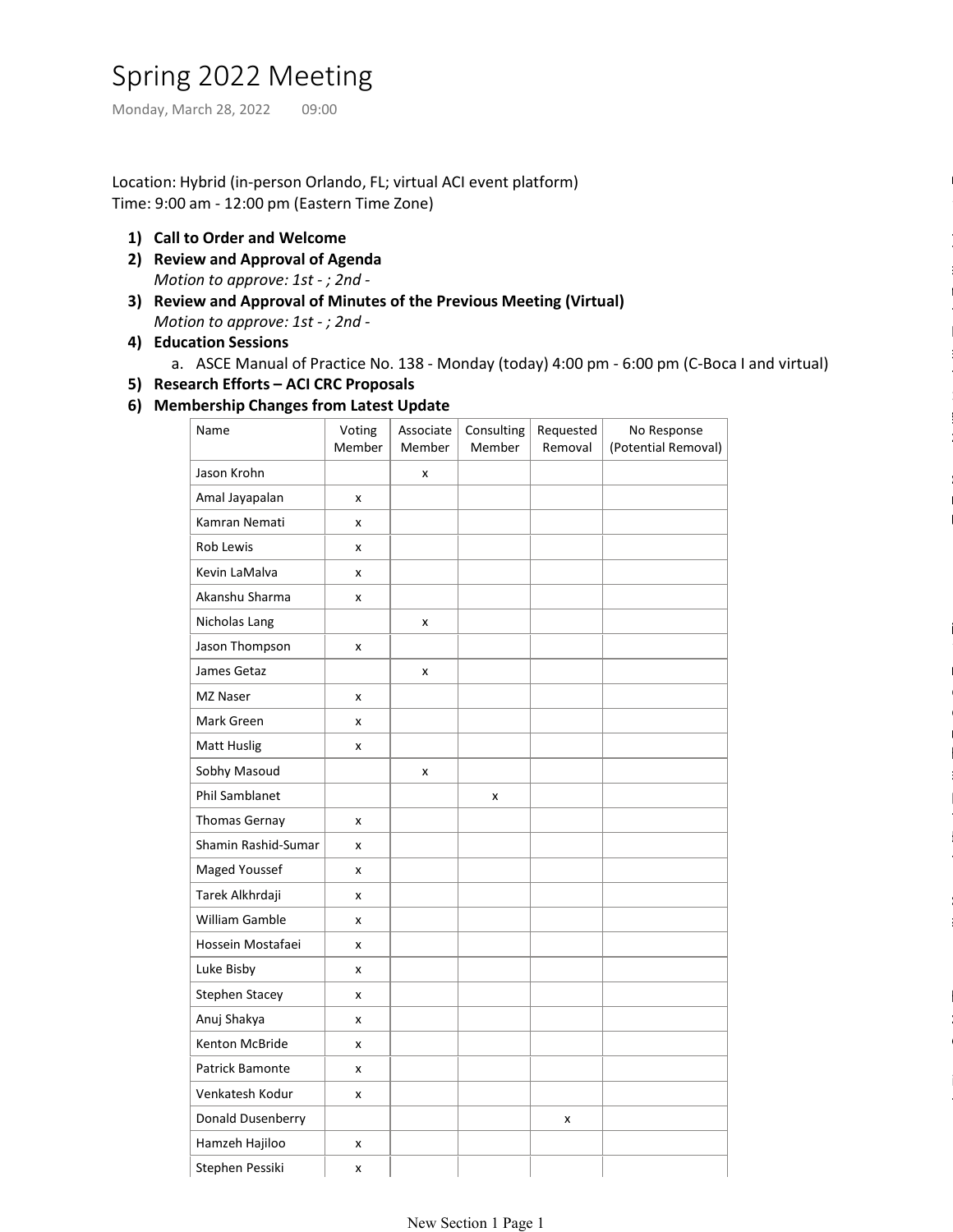| <b>DOTIGIO DUSCITOCITY</b> |   |  | $\boldsymbol{\wedge}$ |   |
|----------------------------|---|--|-----------------------|---|
| Hamzeh Hajiloo             | x |  |                       |   |
| Stephen Pessiki            | x |  |                       |   |
| Amit Varma                 |   |  |                       | X |
| Erica Fischer              |   |  |                       | X |
| Jim Pawlikowski            |   |  |                       | X |
| Thomas Rowe                |   |  |                       | X |
| Chip Clark                 |   |  |                       | X |
| Jeff Speck                 |   |  |                       | X |
| John Perry                 |   |  |                       | x |
| Long Phan                  |   |  |                       | X |
| John Ries                  |   |  |                       | X |

Remember, all voting members are expected to attend the bi-annual meetings in person and be actively involved in committee business. Please notify the chair should you need to miss a meeting.

# 7) ACI Convention Meeting Time Slots

- a. ACI 216 Main Committee Meeting (this one)
- b. ACI 216 Rational Design Document Working Session (TBD virtual meeting in April)

### 8) Industry/Research Discussions

- a. ACI 216 Minimum Cover and ACI 117 Tolerance Requirements
- b. Restrained/Unrestrained Coordination with IBD

# 9) Rational Design Document Update

# 216.1 Standard Update 10)

- a. Ready to start balloting after this meeting.
- b. Other general updates:
	- 1. High strength concrete definition inconsistent between ACI 318 and 216.1 Stephen Stacey to provide update.
	- 2. Pre-stressed/post-stressed/precast concrete Ventakesh Kodur, Anuj Shakya, Matt Huslig, Siva Munuswamy, Bill Gamble
	- Autoclaved Aerated Concrete 3. Angelo Coduto (and Al Gonzalez) have information regarding fire resistance of AAC for inclusion into Chapter 5.
	- Concrete spalling causes and mitigation 4. Stephen Stacey to provide update.
	- Anchors 5.
		- Kenton McBride and Nicolas Pinoteau to provide update.
- c. Lead Reviewers/Authors
	- 1. Chapter 1,2,3 Wait until end (Kevin Mueller)
	- 2. Chapter 4 New Materials Chapter (Anuj Shakya)
	- 3. Chapter 5 Concrete (Stephen Stacey)
	- 4. Chapter 6 Concrete Masonry (Nick Lang)
	- 5. Chapter 7 Clay brick and tile masonry (Nick Lang will help find someone/Chip Clark)
	- 6. Chapter 8 Effects of finish materials on fire resistance (Kevin Mueller will review)
	- 7. Chapter 9 Performance-based fire design (Kevin LaMalva)

### 216.1 Future Updates 11)

- a. High strength concrete performance in members other than columns
- b. High strength rebar

### Other Fire Related Activities 12)

- a. Grenfell Tower Update, Rob Lewis
- b. Torre dei Moro Milan, Patrick Bamonte

### Other Business 13)

a. ACI 562, new Chapter on Fire